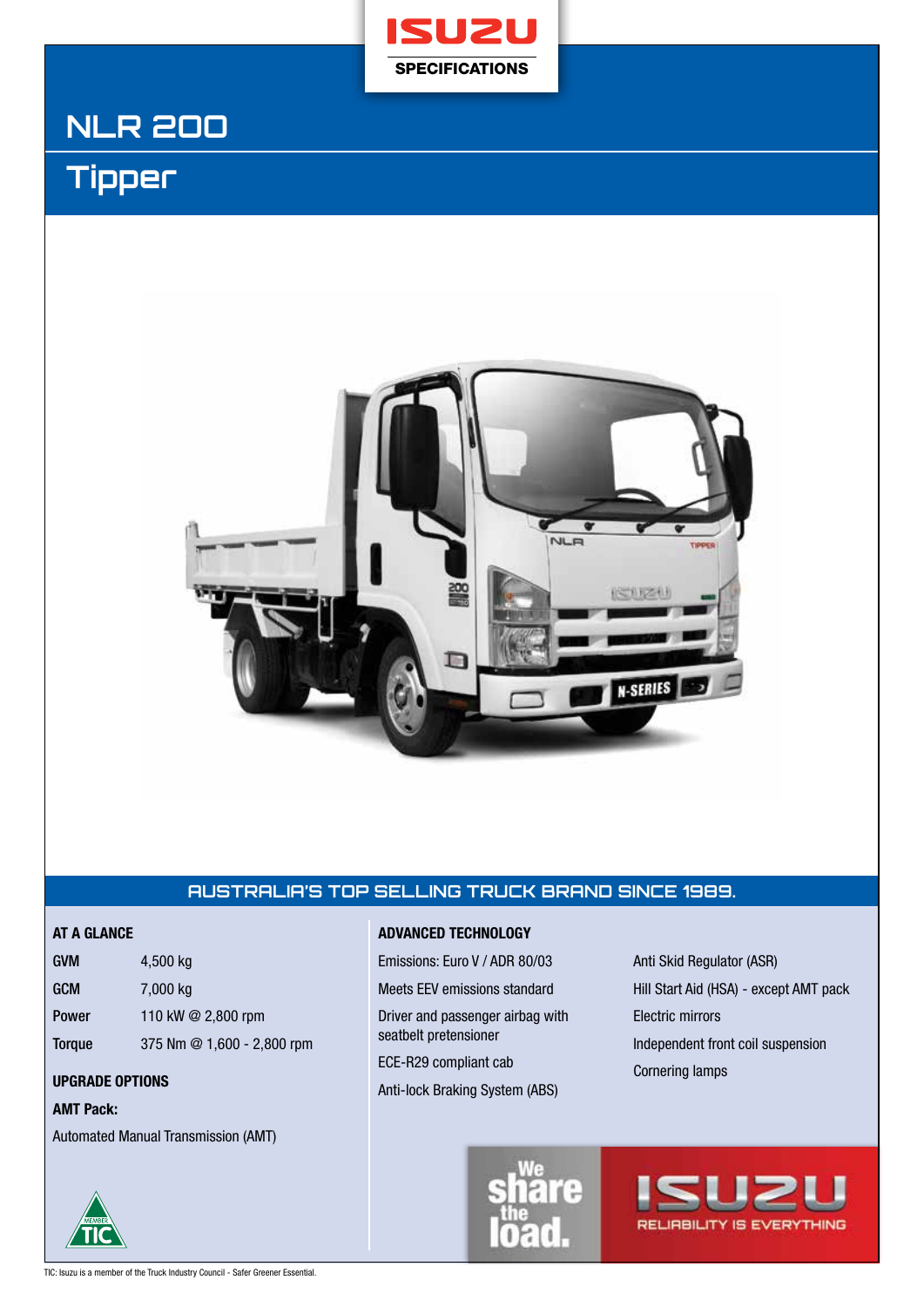# **NLR 2OO Tipper**

## **DRIVELINE AND CHASSIS SPECIFICATIONS**

### **ENGINE: SITEC SERIES III 150 (ISUZU 4JJ1-TCS)**

| Type:                     |            | 4 cylinder 16 valve with chain driven DOHC            |
|---------------------------|------------|-------------------------------------------------------|
| Displacement:             |            | 2.999 <sub>c</sub>                                    |
| <b>Compression ratio:</b> |            | 17.5:1                                                |
| <b>Bore x Stroke:</b>     |            | 95.4 mm x 104.9 mm                                    |
| <b>Max power</b>          | (Din-net): | 110 kW (148 HP) @ 2.800 RPM                           |
|                           |            | (JIS Gross): 114 kW (153 HP) @ 2,800 RPM              |
| <b>Max torque</b>         | (Din-net): | 375 Nm (277 lb.ft) @ 1,600 - 2,800 RPM                |
|                           |            | (JIS Gross): $388$ Nm (286 lb.ft) @ 1,600 - 2,800 RPM |

**Induction system:** Electronically controlled variable nozzle turbocharger with air-to-air intercooler.

**Fuel injection:** Direct injection high pressure common rail system.

**Emission control system:** Cooled EGR with exhaust

Diesel Particulate Diffuser (DPD). ADR 80/03 (Euro V) compliant. EEV compliant.

### **CLUTCH**

#### **Standard model:**

- Auto adjusting hydraulic control with vacuum assistance. Single plate 300 mm diameter.
- Total lining area: 847 cm²

#### **TRANSMISSION**

#### **Standard model:**

#### **ISUZU MYY-5T**

**•** 5 speed manual. Syncromesh on gears 1-5.

|     | • Gear ratios (:1) |       |       |       |       |
|-----|--------------------|-------|-------|-------|-------|
| 1st | 2nd                | 3rd   | 4th   | 5th   | Rev   |
|     | 5.315 3.053        | 1.655 | 1.000 | 0.721 | 5.068 |

# **AMT Pack:**

- **ISUZU MYY-6S**
- 6 speed Automated Manual Transmission (AMT) with both fully automatic and clutchless manual operation modes.
- **Gear ratios (:1)**

| 1st 2nd | 3rd 4th | 5th | 6th                                       | Rev |
|---------|---------|-----|-------------------------------------------|-----|
|         |         |     | 5.979 3.434 1.862 1.297 1.000 0.750 5.701 |     |

#### **AXLES**

**Front:** Isuzu FI026

- Fully independent wishbone. 2,600 kg capacity.
- **Rear:** Isuzu R050
- Full floating Banjo type. Four differential pinions. 5,000 kg capacity.
- Drive ratio: 4.556:1 (Standard model), 4.100:1 (AMT pack).

### **SUSPENSION**

#### **Front:**

- Coil springs.
- Double acting hydraulic shock absorbers.

#### **Rear:**

- Taper leaf main, taper leaf helper spring.
- Double acting hydraulic shock absorbers.

#### **BRAKES**

- Auto adjusting front and rear disc brakes with dual circuit hydraulic control, vacuum assistance and electronic brake force distribution (EBD).
- ABS and ASR traction control.
- Hill Start Aid (HSA) except AMT pack.



- Front disc diameter: 293 mm
- Rear disc diameter: 275 mm
- 190 mm diameter drum park brake mounted on rear of transmission.
- Vacuum controlled exhaust brake.

#### **STEERING**

- Power assisted rack and pinion.
- Turns lock to lock: 4.2
- Maximum angle: 38° (inside wheel) / 34° (outside wheel)

### **WHEELS AND TYRES**

- 16 x 5.5J five stud steel wheels.
- 195/75R16C 107/105R Michelin Agilis Tubeless.
- Maximum tyre rating
	- Steer axle: 1,950 kg Drive axle: 3,700 kg
- 1 frame mounted spare wheel and tyre assembly.

#### **CHASSIS FRAME**

- Cold rivetted ladder frame. SAPH440 weldable steel sidemembers.
- Frame dimensions:
	- Side rail (mm): 180 x 65 x 4.0 Rear frame width (mm): 700

## **TIPPER BODY**

- All steel body with drop sides. Auto release removable tailgate.
- Auto release body lockdown hook.
- Shovel rack. LHS and RHS rope rails. Non-slip side steps.
- 20 second raise / 20 second lower time.
- Cubic volume: 2.0 m3
- Deck plate thickness: 3.2 mm
- Side / front / tail plate thickness: 2.3 mm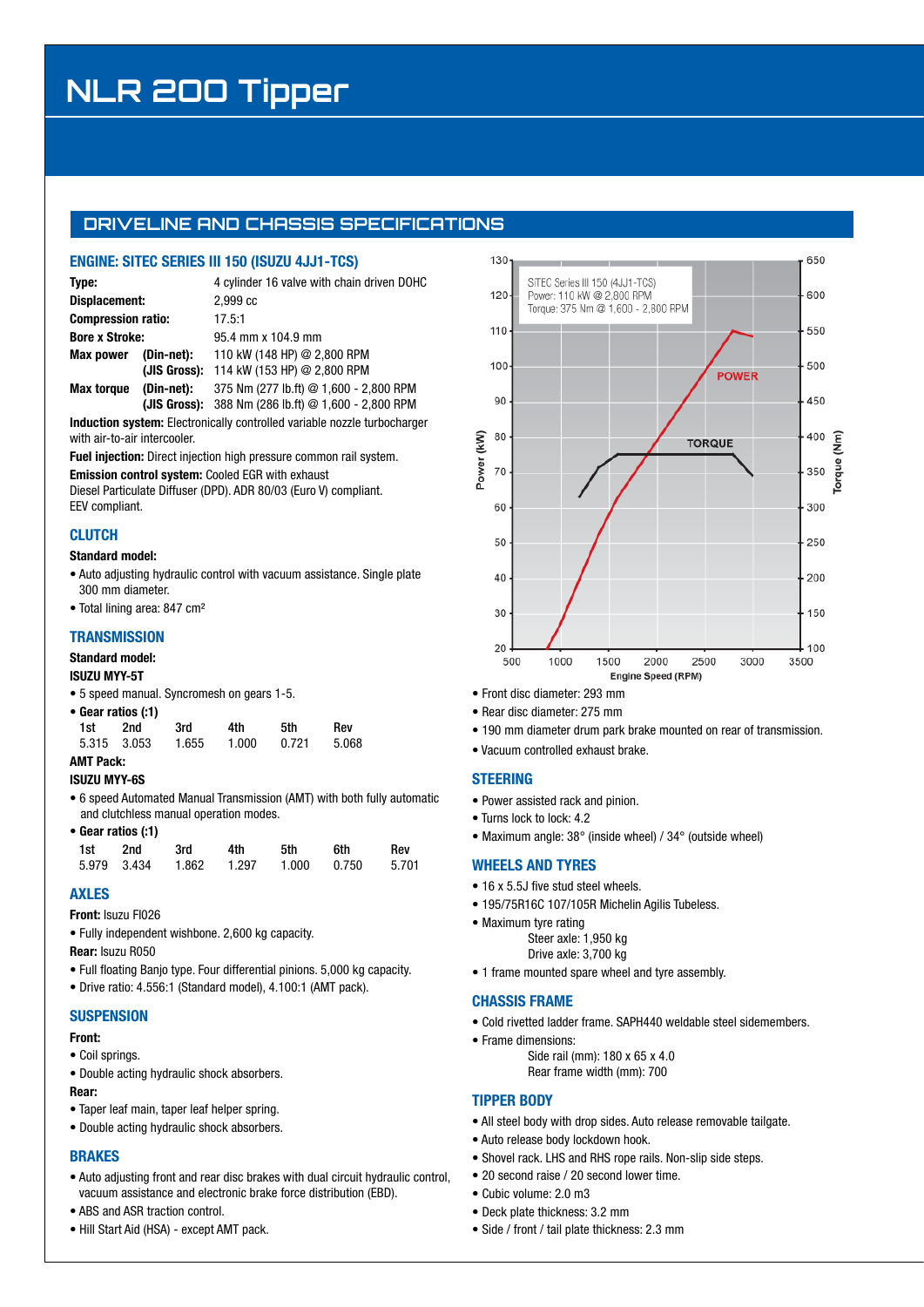#### **FUEL TANK**

- Frame mounted 75L steel fuel tank.
- Lockable fuel cap.

#### **ELECTRICAL SYSTEM**

- 24 volt electrical system.
- 80 amp alternator.
- 4.0 kW starter motor.
- 2 x 80D26L (630 CCA) batteries connected in series.

### **CABIN SPECIFICATIONS AND APPOINTMENTS**

#### **CAB EXTERIOR**

- All steel construction. High tensile steel used for cab underframe. Manual cab tilt to 45° with torsion bar assistance.
- Complies with ECE-R29 cab strength standard.
- Heavy duty non slip entry steps.
- 90° opening internally reinforced front doors.
- Water spray suppression guards and front mudflaps.
- Laminated windscreen with shade band.
- Two speed windscreen wipers with intermittent wipe mode.
- Halogen multi-reflector headlamps incorporating turn signals. Additional door mounted integrated side indicator/cornering lamps.
- Combination brake, turn, reverse and marker lamps, registration plate illumination lamps. Reverse alarm.
- Heated and powered exterior main mirrors with flat glass and additional independently adjustable convex "spot" mirrors.
- Body coloured grille.
- Body coloured impact resisting polycarbonate bumper with steel backing frame.

#### **CAB INTERIOR**

- Contoured adjustable driver's bucket seat.
- Front passenger bench seat with 2 seat capacity.
- 3-point lap sash seatbelts in all outboard seating positions. Driver and outboard front passenger seatbelts fitted with pretensioner. Centre seat lap belts.
- Driver and outboard front passenger airbag.
- **AMT Pack:** Driver's footrest.
- Door and roof pillar entry assist grips.
- Full interior trim, padded roof lining and vinyl floor covering. Driver and passenger windscreen header storage shelf.
- Tilt/Telescopic adjustable steering column, soft feel urethane steering wheel.
- Electric windows.
- Central locking with remote keyless entry and immobiliser.
- Twin cup holders. 24V cigarette lighter. Dashboard hook.
- Front door mounted storage pockets and driver's side ashtray.
- Fully integrated air conditioning and heater/demister with 4-speed fan and outlets for windscreen, side windows, face and floor.
- Fluorescent type interior lamp with On/Door/Off switch.
- •2 DIN, two speaker radio/CD/DVD Digital Audio Visual Entertainment (DAVE) unit with 6.2" LCD touch screen. DAB+ digital radio and fully integrated Bluetooth with voice recognition. 4GB internal storage for music files. USB/ SD card and auxilliary input connection provisions.
- DIN sized compartment for storage or for CB radio installation.

#### **DRIVER CONTROLS**

- Key-operated engine start/stop and steering lock. Engine idle speed control.
- HSA slow/fast engagement control and on/off switch except AMT pack.
- ASR on/off.
- DPD regeneration.
- **AMT Pack:** AMT slow/fast gear engagement control. 1st gear start and normal/economy gear selection modes.
- **Left side combination stalk:** Windscreen wipers, washers and exhaust brake.
- • **Right side combination stalk:** Turn signals and headlamps.
- Tip body raise and lower lever with safety release mechanism.

#### **INSTRUMENTATION**

- Electronically driven speedometer and tachometer. Digital odometer with integrated dual tripmeter. Engine coolant temperature and fuel level gauges.
- Warning lamps: Check engine, oil pressure, ABS, SRS airbag, alternator charge, service brakes, park brake, seatbelt unfastened, low fuel level. **AMT pack:** Check AMT.
- Indicator lamps: HSA (except AMT pack), warm up system, high beam, ASR, DPD status, exhaust brake, turn signals, PTO engaged. **AMT Pack:** Econo-mode, 1st gear start.
- **AMT Pack:** Gear selection display

#### **OPTIONS AND GENUINE ACCESSORIES**

Include the following (extra cost, request a brochure and further details from your Isuzu dealer):

#### **Digital Audio Visual Entertainment unit:**

- Isuzu satellite navigation including three years of free updates.
- Tyre pressure monitoring system.
- Cables for full iPod/iPhone/iPad compatibility and connection to other external audio visual devices.

**Other:**

- Airbag compatible bullbar.
- 2,500kg rated towbar.

#### **ISUZU CARE**

Isuzu Care gives truck owners access to products and services including Roadside Assist, Service Agreements, Extended Care, Extended Isuzu Assist and the Isuzu Care Centre. Call 1800 035 640.